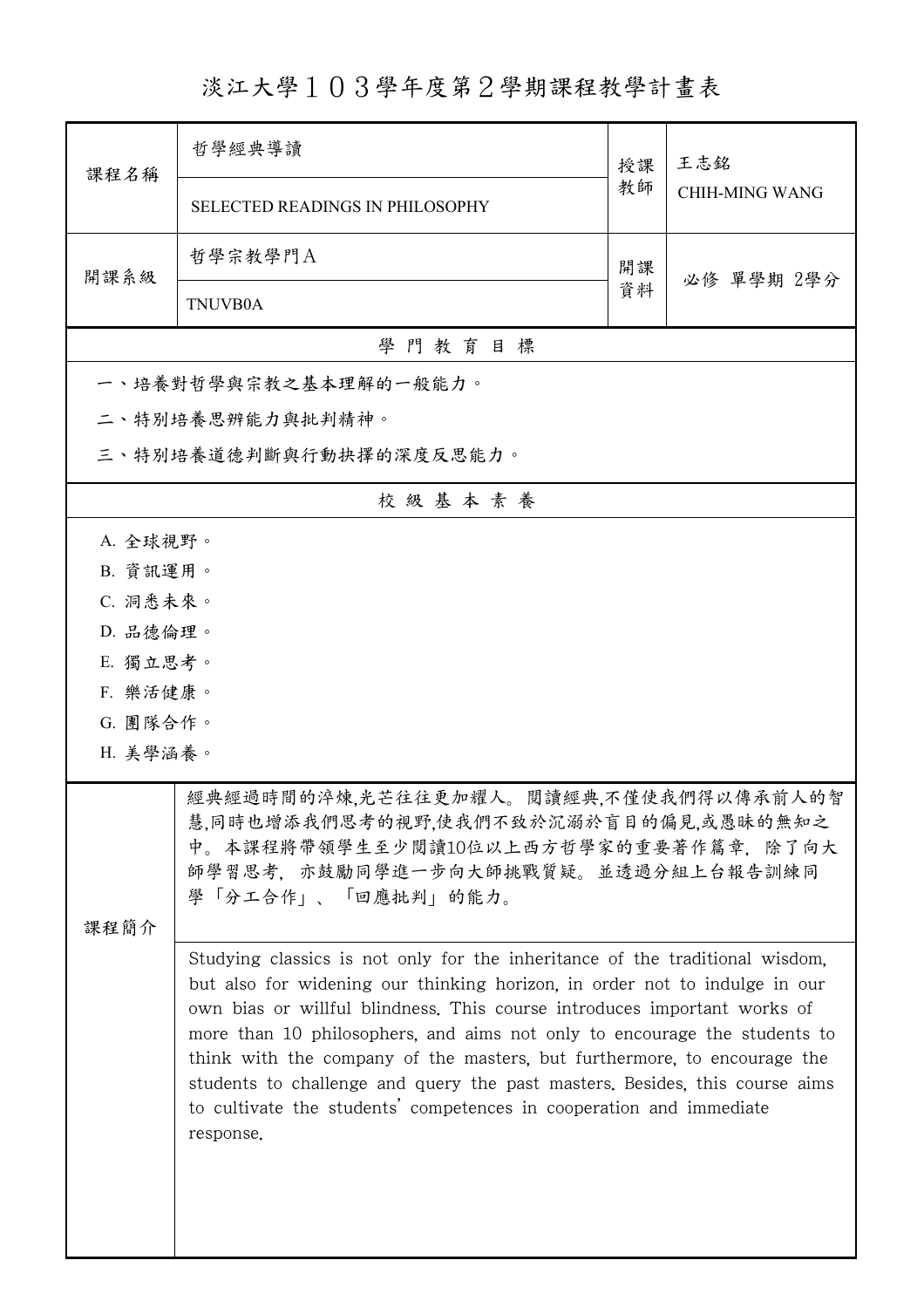本課程教學目標與目標層級、校級基本素養相關性 一、目標層級(選填): (一)「認知」(Cognitive 簡稱C)領域:C1 記憶、C2 瞭解、C3 應用、C4 分析、 C5 評鑑、C6 創造 (二)「技能」(Psychomotor 簡稱P)領域:P1 模仿、P2 機械反應、P3 獨立操作、 P4 聯結操作、P5 自動化、P6 創作 (三)「情意」(Affective 簡稱A)領域:A1 接受、A2 反應、A3 重視、A4 組織、 A5 內化、A6 實踐 二、教學目標與「目標層級」、「校級基本素養」之相關性: (一)請先將課程教學目標分別對應前述之「認知」、「技能」與「情意」的各目標層級, 惟單項教學目標僅能對應C、P、A其中一項。

- (二)若對應「目標層級」有1~6之多項時,僅填列最高層級即可(例如:認知「目標層級」 對應為C3、C5、C6項時,只需填列C6即可,技能與情意目標層級亦同)。
- (三)再依據所訂各項教學目標分別對應其「校級基本素養」。單項教學目標若對應 「校級基本素養」有多項時,則可填列多項「校級基本素養」。

(例如:「校級基本素養」可對應A、AD、BEF時,則均填列。)

| 序              |                                                                                                                 |                                                                                                |                                                                                                                                                                                                                                                                                                                                                                                                                          | 相關性            |            |
|----------------|-----------------------------------------------------------------------------------------------------------------|------------------------------------------------------------------------------------------------|--------------------------------------------------------------------------------------------------------------------------------------------------------------------------------------------------------------------------------------------------------------------------------------------------------------------------------------------------------------------------------------------------------------------------|----------------|------------|
| 號              |                                                                                                                 | 教學目標(中文)                                                                                       | 教學目標(英文)                                                                                                                                                                                                                                                                                                                                                                                                                 | 目標層級           | 校級基本素養     |
| $\mathbf{1}$   | 的初步基礎。                                                                                                          | 透過經典的閱讀,吸收歷代大哲學家<br>的智慧.擴增學生思考之角度.上起<br>希臘下至當代,共挑選十幾位西方大<br>哲學家重要著作的精華片段。期能<br>為學生奠定進一步深入閱讀與思考 | This course introduces<br>important paragraphs of more<br>than 10 philosophers, and<br>aims not only to encourage<br>the students to think with<br>the company of the masters.<br>but furthermore, to encourage<br>the students to challenge and<br>query the past masters. The<br>primary goal of this course is<br>to establish the solid<br>foundation of studying the<br>most significant philosophical<br>theories. | C <sub>4</sub> | <b>ADE</b> |
|                |                                                                                                                 |                                                                                                | 教學目標之教學方法與評量方法                                                                                                                                                                                                                                                                                                                                                                                                           |                |            |
| 序<br>號         | 教學目標                                                                                                            |                                                                                                | 教學方法                                                                                                                                                                                                                                                                                                                                                                                                                     | 評量方法           |            |
| $\mathbf{1}$   | 透過經典的閱讀,吸收歷代大哲學家 講述、討論、問題解決<br>的智慧,擴增學生思考之角度,上起大學、精神學生思考之角度,上起大<br>哲學家重要著作的精華片段。期能<br>為學生奠定進一步深入閱讀與思考<br>的初步基礎。 |                                                                                                |                                                                                                                                                                                                                                                                                                                                                                                                                          | 表現             | 紙筆測驗、報告、上課 |
| 授課進度表          |                                                                                                                 |                                                                                                |                                                                                                                                                                                                                                                                                                                                                                                                                          |                |            |
| 週<br>次         | 日期起訖<br>內 容 (Subject/Topics)                                                                                    |                                                                                                |                                                                                                                                                                                                                                                                                                                                                                                                                          | 備註             |            |
|                | $104/02/24$ ~<br>104/03/01                                                                                      | Martin Heidegger: 何謂思想?                                                                        |                                                                                                                                                                                                                                                                                                                                                                                                                          |                |            |
| $\overline{2}$ | $104/03/02$ ~<br>Herakleitus 與 Parmenides殘卷<br>104/03/08                                                        |                                                                                                |                                                                                                                                                                                                                                                                                                                                                                                                                          |                |            |
|                | $104/03/09$ ~<br>104/03/15                                                                                      | Plato: 對話錄,巴曼尼德斯篇                                                                              |                                                                                                                                                                                                                                                                                                                                                                                                                          |                |            |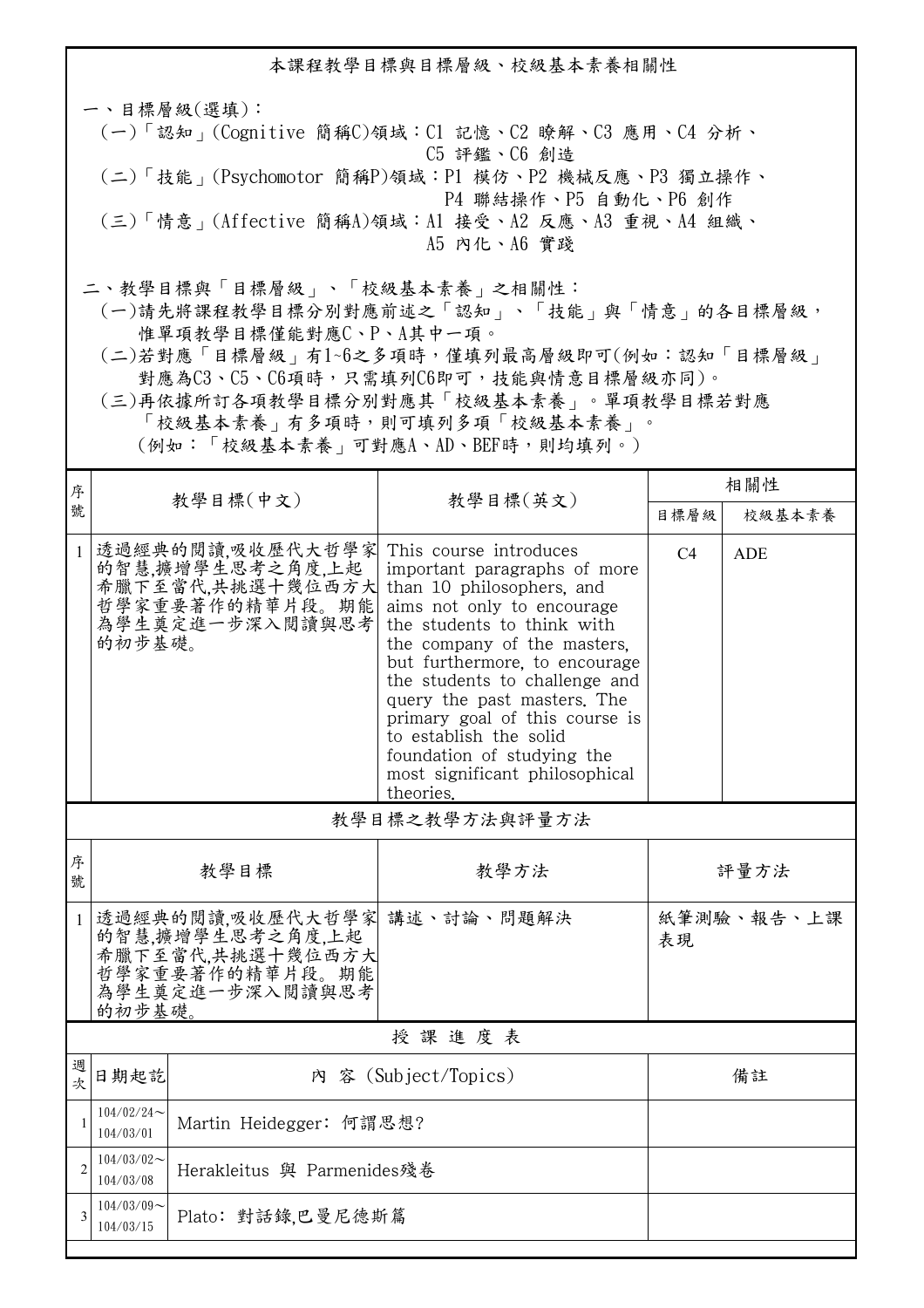| 4  | $104/03/16$ ~<br>104/03/22                                                                      | Aristoteles 《Nikomache Ethika》第一、二卷                                                          |  |
|----|-------------------------------------------------------------------------------------------------|----------------------------------------------------------------------------------------------|--|
| 5  | $104/03/23$ ~<br>104/03/29                                                                      | Aristoteles《Nikomache Ethika》第一、二卷                                                           |  |
| 6  | $104/03/30$ ~<br>104/04/05                                                                      | Augustin: 懺悔錄,卷十一                                                                            |  |
| 7  | $104/04/06 \sim$<br>104/04/12                                                                   | René Descartes: 哲學原理,第一部 論人類知識之原理                                                            |  |
| 8  | $104/04/13$ ~<br>104/04/19                                                                      | David Hume: 人類理解研究,第四章 關於理解作用的<br>一些懷疑                                                       |  |
| 9  | $104/04/20$ ~<br>104/04/26                                                                      | Kant: 純粹理性批判,第二版導論                                                                           |  |
| 10 | $104/04/27$ ~<br>104/05/03                                                                      | 期中考試週                                                                                        |  |
| 11 | $104/05/04$ ~<br>104/05/10                                                                      | 第1~4組上台報告                                                                                    |  |
| 12 | $104/05/11$ ~<br>104/05/17                                                                      | 第5~8組上台報告                                                                                    |  |
| 13 | $104/05/18$ ~<br>104/05/24                                                                      | 第9~12組上台報告                                                                                   |  |
| 14 | $104/05/25$ ~<br>104/05/31                                                                      | 第13~16組上台報告                                                                                  |  |
| 15 | $104/06/01$ ~<br>104/06/07                                                                      | 繳交書面報告並交換審閱                                                                                  |  |
| 16 | $104/06/08$ ~<br>104/06/14                                                                      | Kant: 純粹理性批判,第二版導論                                                                           |  |
| 17 | $104/06/15$ ~<br>104/06/21                                                                      | 維根斯坦邏輯哲學論選讀                                                                                  |  |
| 18 | $104/06/22$ ~<br>104/06/28                                                                      | 期末考試週                                                                                        |  |
|    | 每次上課皆需簽到, 三次未到未請假者一律扣考。<br>上台報告四人一組, 請先向老師或助理登記並拿取報告資料。<br>修課應<br>上課參與討論者,每次發言加學期總成績1分。<br>注意事項 |                                                                                              |  |
|    | 教學設備                                                                                            | 電腦、投影機                                                                                       |  |
|    | 教材課本                                                                                            | 教學支援平台自編教材,每堂上課PPT請至下列網址自行下載:1.遠距課程教學平<br>台/通識與核心課程/王志銘 or 2.教學支援平台/教育學院/通識與核心課程中<br>心/王 志銘  |  |
|    | 參考書籍                                                                                            |                                                                                              |  |
|    | 批改作業<br>篇數                                                                                      | 1 篇 (本欄位僅適用於所授課程需批改作業之課程教師填寫)                                                                |  |
|    | 學期成績<br>計算方式                                                                                    | ◆出席率: 10.0 % ◆平時評量:<br>% ◆期中評量: 45.0<br>$\frac{0}{6}$<br>◆期末評量: %<br>◆其他〈期末上台報告與書面報告〉:45.0 % |  |
|    |                                                                                                 |                                                                                              |  |